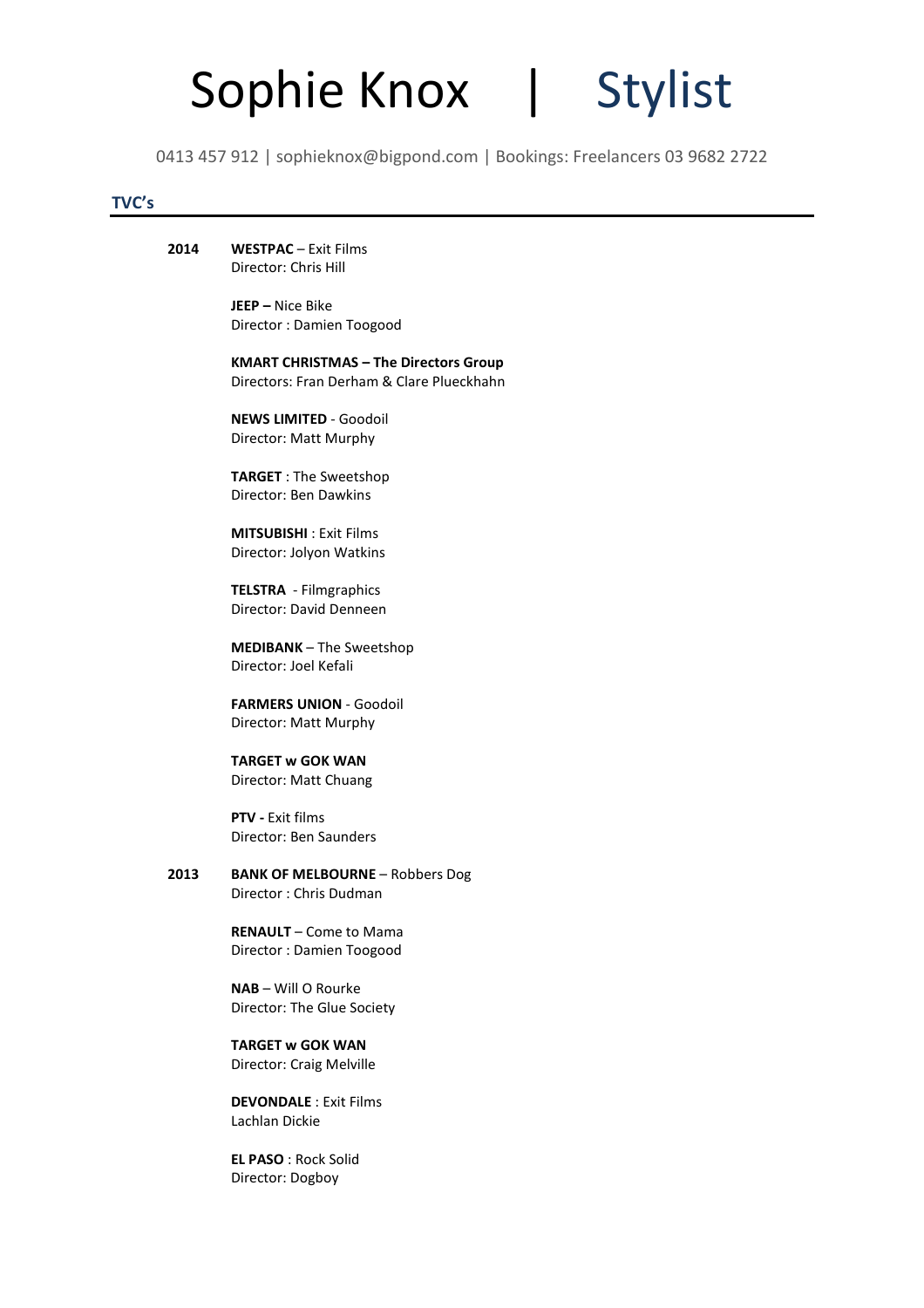- 2013 DEEWR – Airbag Productions
- cont… Micca Delaney

 RACV : Plaza Films Paul Middleditch

 LIQUORLAND : Flinders Lane Director: Tony Rogers

### 2012 SORBENT – HBT Director: Mick Connolly

CBUS – Sweet Productions Director: Germain McMicking

DEVONDALE – Revolver Director: Matt Devine

VB – Exit Films Director: Mark Malloy

BUNNINGS – Sugar Productions Director: Alex Aslangul

BANK OF MELBOURNE – Plaza Films Director: Barney Howells

KMART – Exit Films Director: Ben Saunders

BULLA – The Sweet Shop Director: Melanie Bridge

NINTENDO – Mr Smith Director: Craig Maclean

CADBURY MINI DROPS – Exit Films Director: Chris & Lachlan

TAC – Mr Smith Director: Craig Maclean

JEEP – The Directors Group Director: Germain McMicking

COLES MASTERCARD – Flinders Lane Director: Tony Rogers

TARGET – Fiction Films Director: Jake Robb

KINO – The Pound Director: Dogboys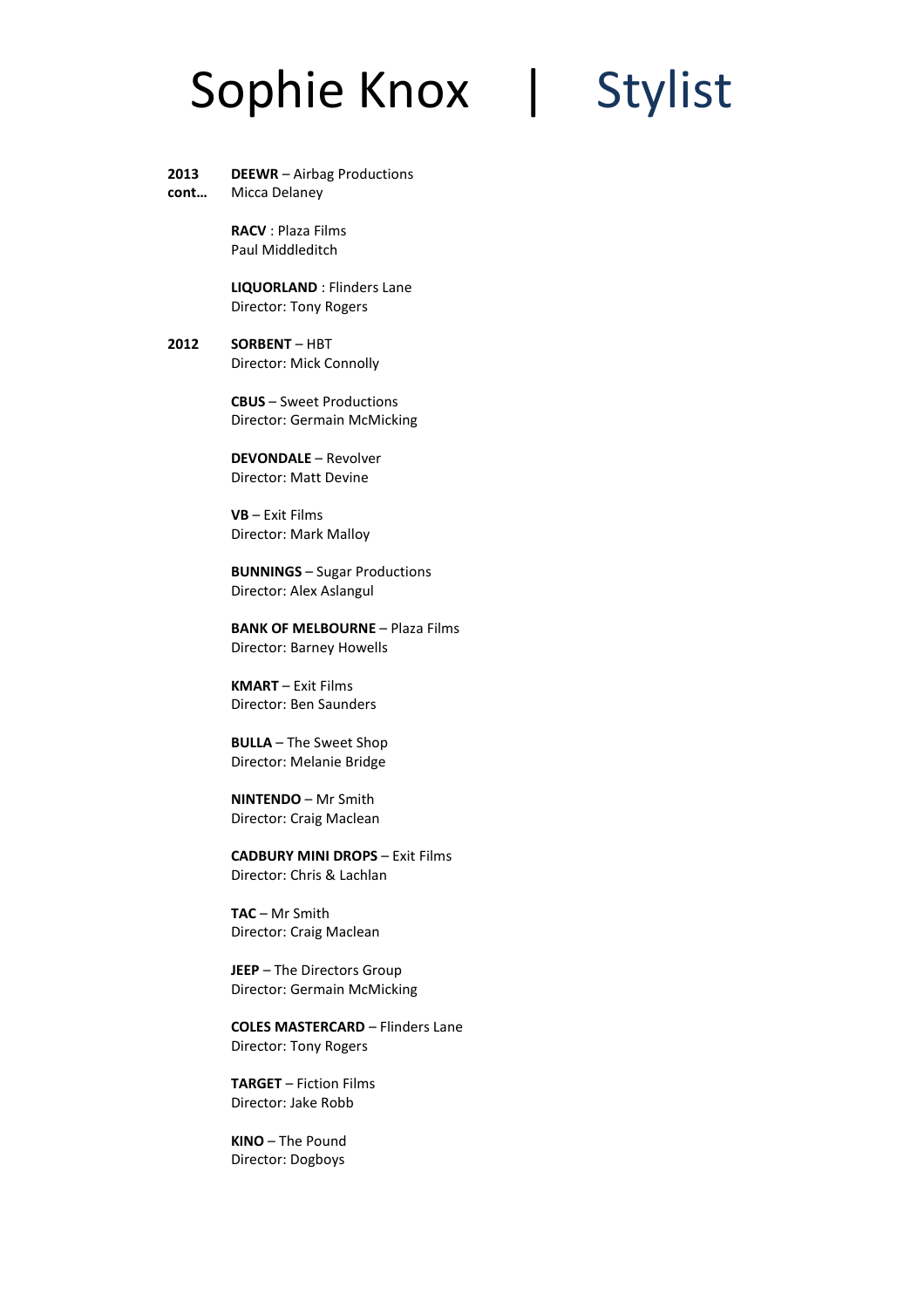

2011 TENNIS AUSTRALIA - The Directors Group Director: Germain McMicking

> AGL – The Directors Group Director: Germain McMicking DAVID JONES – Flinders Lane

cont.. Director: Ted Horton

2011

WESTPAC – Flinders Lane Director: Ted Horton

HONDA – Goodoil Director: Matt Murphy

BE GOOD TO YOURSELF - The Pound Director: Dogboys

WESTPAC – Flinders Lane Director: Ted Horton

FORD TERRITORY – The Guild Director: Craig Maclean

WESTPAC – Flinders Lane Director: Germain McMicking

TAC – The Pound Director: Dogboys

SCHWEPPES – The Pound Director: Dogboys

TAC – The Pound Director: Dogboys

FORD – Filmgraphics Director: Fabio Nardo

NINTENDO – The Guild Director: Craig Maclean

ILLUMA – Hub Productions Director: Kung

2010 MEDIBANK – Loud Films Director: Jamie Doolan

> SIMONDS – Fairy Floss Films Director: Leah Young

DELPHIN – Piglet Productions Director: Matt Wilson

FORD – The Guild Director: Craig Maclean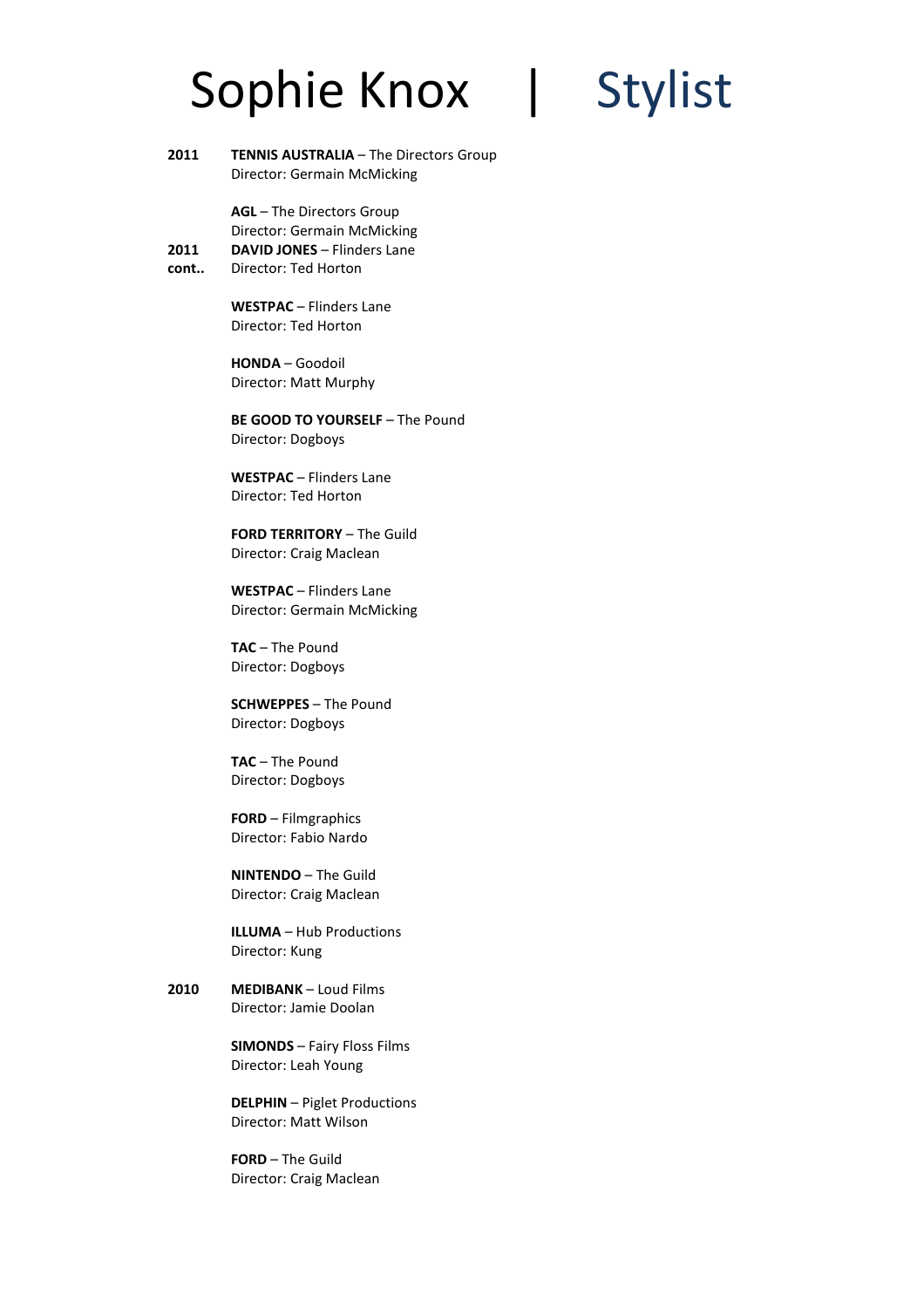### 2010 TRU ENERGY – The Guild

cont.. Director: Craig Maclean

> TAC – The Pound Director: Dogboys

TAC – The Guild Director: Craig Maclean

STIHL – Exit Films Director: Micca Delany

McCAINS – The Pound Director: Dogboys

McCAINS – The Guild Director: Craig Maclean

BAKERS DELIGHT – The Pound Director: Dogboys

### 2009 VIC ROADS – Chocolate

KRAFT – The Pound Director: Dogboys

RACV – Plaza Films Director: Paul Middleditch

TOYOTA YARIS – The Pound Director: Dogboys

PANASONIC – The Pound Director: Dogboys

RED ROOSTER – Exit Films Director: Ben Hodson

DUNLOP VOLLEY – Marilyn & Sons Director: Stephen Justice

BIG M – The Otto Empire Director: Ben Saunders

HERALD SUN – Piglet Productions Director: Tony Ashmore

TENNIS AUSTRALIA – One Six One Productions

HOLDEN – The Otto Empire

ORIGIN ENERGY – The Pound Director: Dogboys